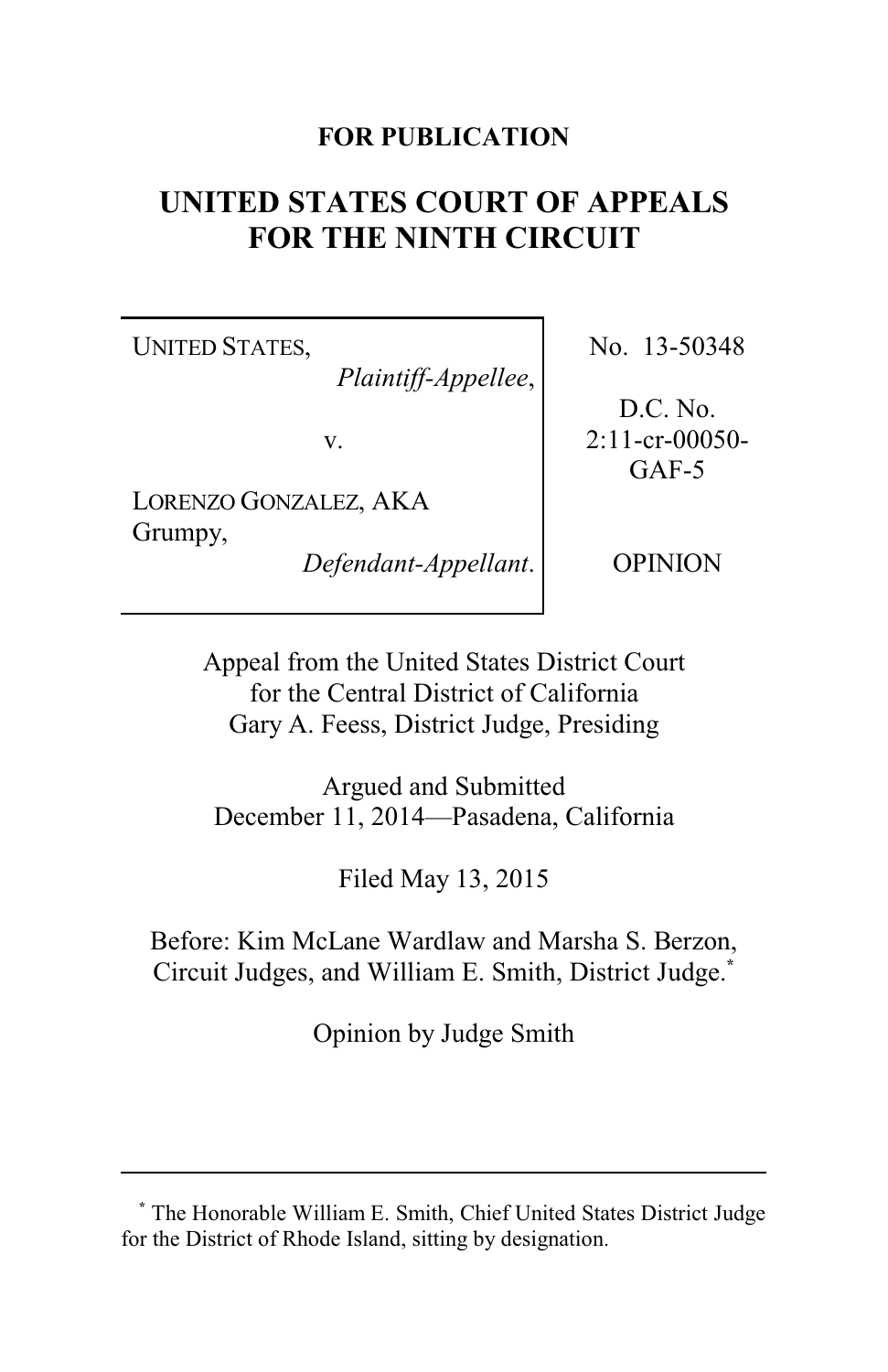## **SUMMARY\*\***

#### **Criminal Law**

The panel affirmed a conviction on a count charging the defendant with committing a violent crime in aid of a racketeering enterprise—conspiracy to murder rival gang members—in a case in which the defendant argued that the district court's jury instructions violated his right to a unanimous jury verdict.

The panel assumed, without deciding, that a specific unanimity instruction was required because the breadth of the indictment, in conjunction with the nature of the evidence, raised the specter of different jurors concluding that the defendant participated in different conspiracies to murder different rival gang members.

The panel discerned no abuse of discretion, where the effect of the district court's additional instruction was to ensure juror unanimity on all of the elements of conspiracy to murder rival gang members and to prevent different jurors from finding the defendant guilty based on different conspiracies to murder different gang members. Joining sister circuits, the panel held that so long as jurors unanimously agree that the Government has proven each element of a conspiracy, they need not unanimously agree on the particular overt act that was committed in furtherance of the agreed-upon conspiracy.

This summary constitutes no part of the opinion of the court. It has been prepared by court staff for the convenience of the reader.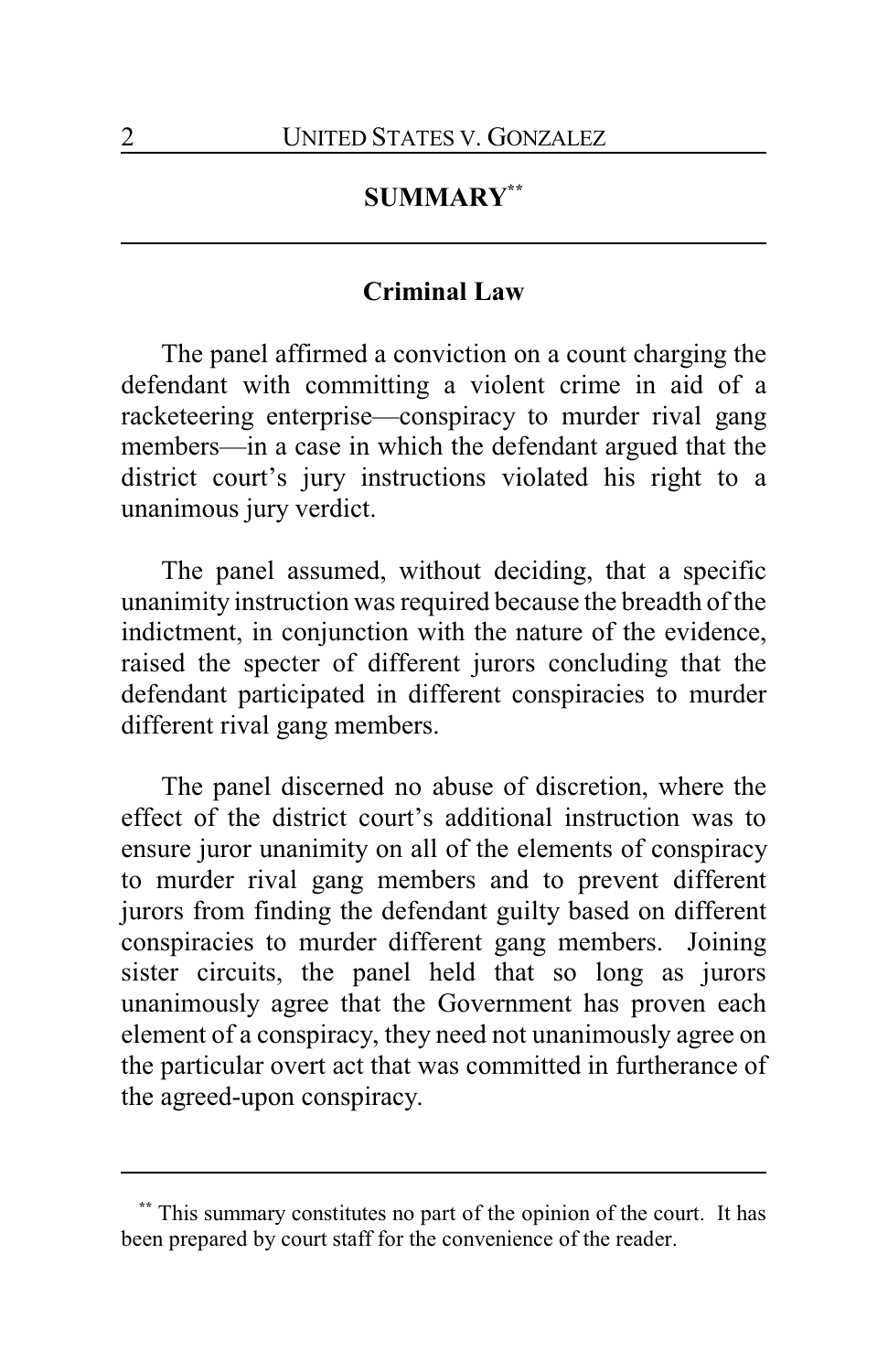#### **COUNSEL**

James Bisnow, Pasadena, California, for Defendant-Appellant.

Jennie L. Wang, Assistant United States Attorney (argued), André Birotte Jr., United States Attorney, Robert E. Dugdale and Justin R. Rhoades, Assistant United States Attorneys, for Plaintiff-Appellee.

#### **OPINION**

SMITH, District Judge:

Lorenzo Gonzalez appeals his conviction and sentence following a jury trial in which he was found guilty of racketeering conspiracy (Count One) and of two counts of committing a violent crime in aid of a racketeering enterprise ("VICAR"): conspiracy to murder rival gang members (Count Two) and conspiracy to murder Edward Clark (Count Ten). In this opinion, we consider only Gonzalez's argument that the district court's instructions to the jury on Count Two violated his right to a unanimous jury verdict. In a concurrently filed memorandum disposition, we address Gonzalez's remaining challenges to his conviction and sentence. *See United States v. Gonzalez*, F. App'x (9th Cir. 2015). We affirm his conviction on Count Two.

#### I. Background

Gonzalez, a member of the 38th Street Gang, was charged in Count Two with the VICAR offense of conspiracy to murder rival gang members under California law. The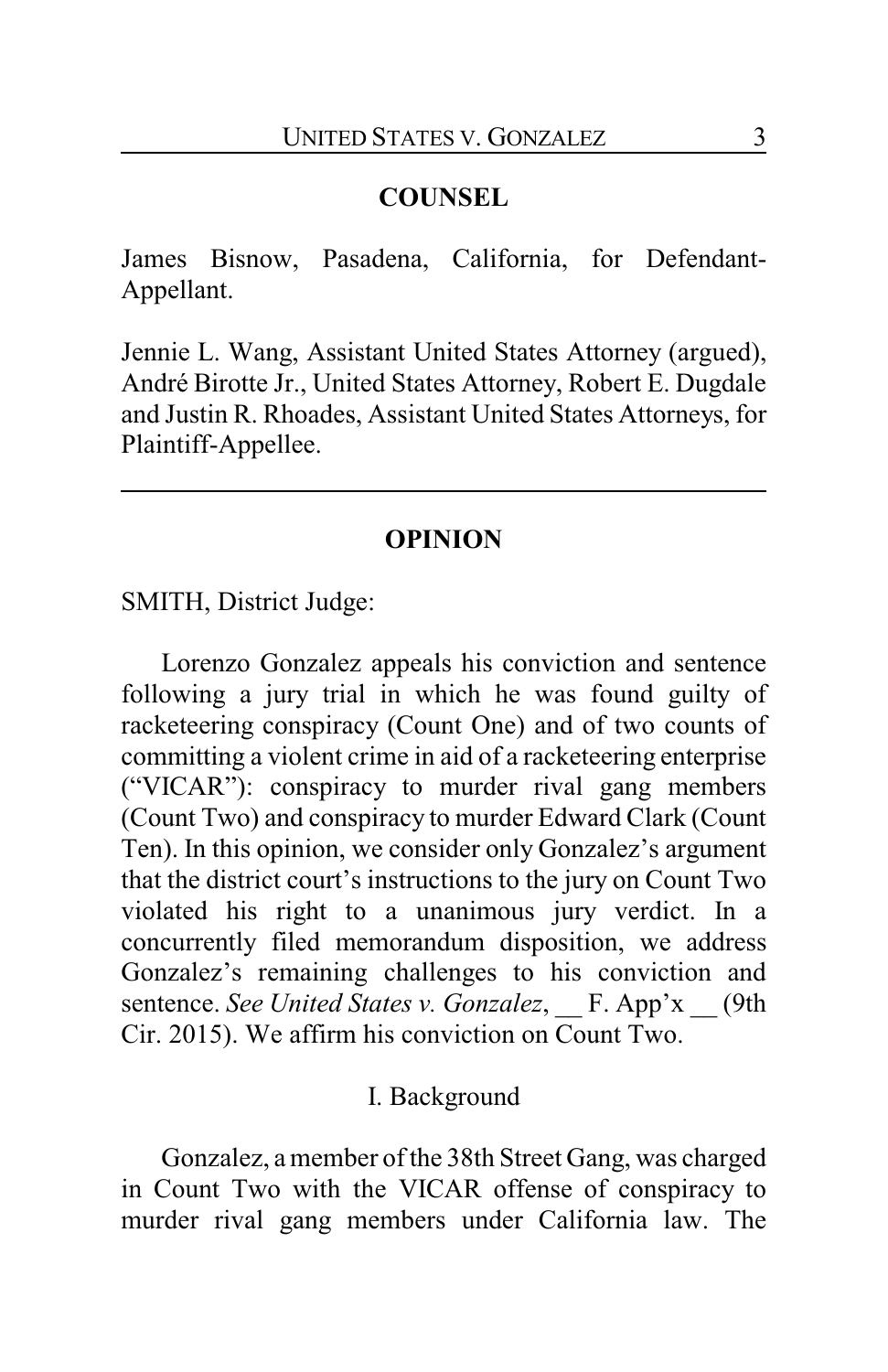Government's evidence against Gonzalez on Count Two primarily consisted of wiretapped telephone conversations between Gonzalez and other 38th Street Gang members relating to different (often unnamed) members of different gangs and occurring on different dates. In his proposed jury instructions, Gonzalez requested that the district court instruct the jurors to "unanimously agree upon the precise conspiracy to murder rival gang members which occurred."

Although the district judge declined to give Gonzalez's requested unanimity instruction, he acknowledged the danger of a non-unanimous jury verdict and expressed concern with the Government's insistence that, under California law, it was not required to prove that the conspirators intended to kill a specific person. To address these issues, the district court fashioned an augmented jury instruction, to be given in addition to the court's general unanimity instruction. This additional instruction provided: "The jury must unanimously agree as to the person or persons who were the intended victims of the murder conspiracy." In his final charge to the jury, the district judge provided both a general unanimity instruction and the additional unanimity instruction, which followed on the heels of the court's instruction on the elements of the crime of conspiracy to murder rival gang members:

> [T]he government must prove each of the following four elements beyond a reasonable doubt:

> (1) The defendant and at least one other coconspirator entered into an agreement to kill unlawfully rival gang members;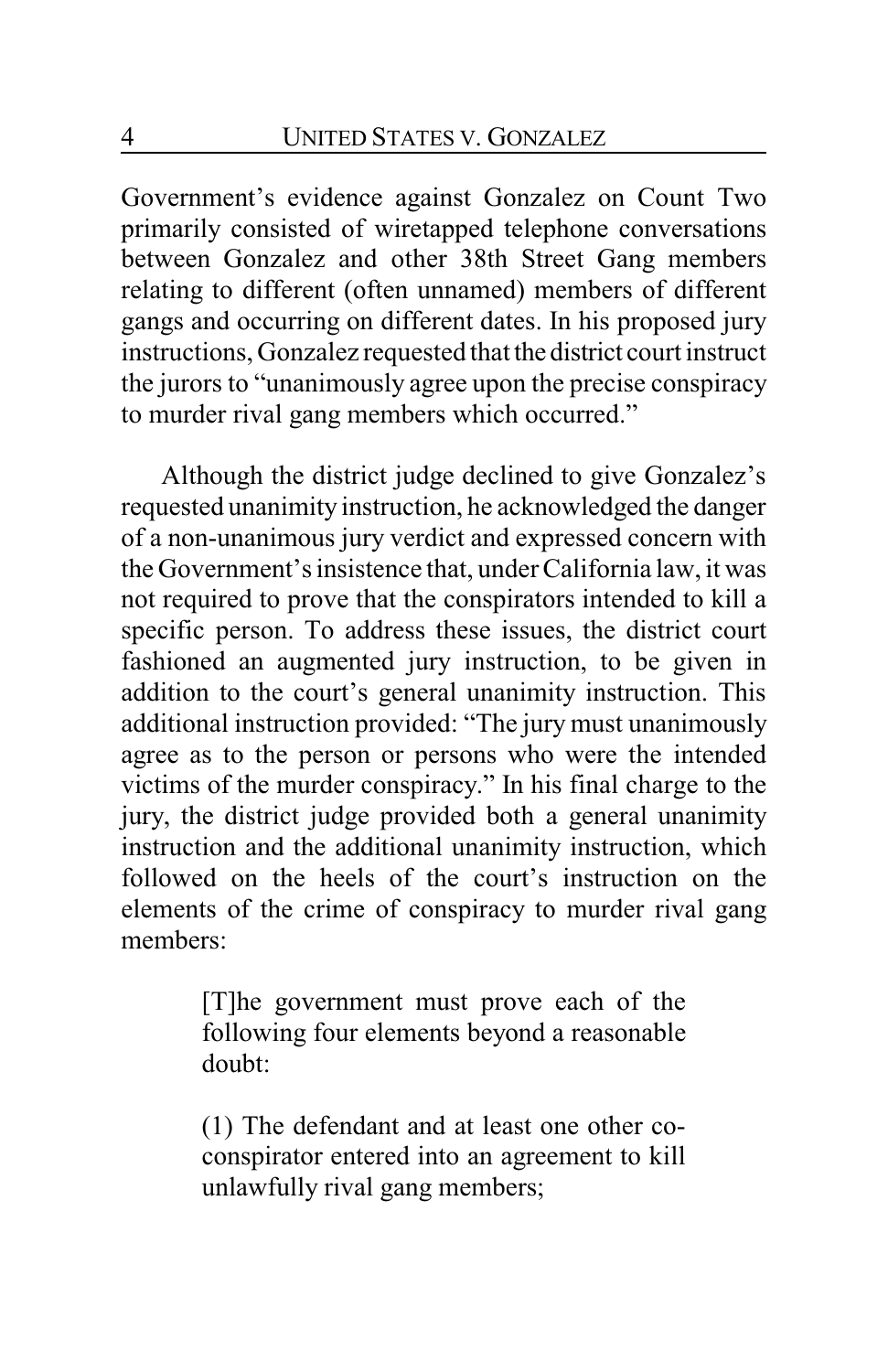(2) The defendant and at least one other coconspirator specifically intended to enter into an agreement with one or more other coconspirators for that purpose;

(3) The defendant and at least one other coconspirator to the agreement harbored express malice aforethought, namely, a specific intent to kill rival gang members; and

(4) An overt act was committed in this state by one or more of the co-conspirators who agreed and intended to commit the murder.

The jury must unanimously agree as to the person or persons who were the intended victim(s) of the murder conspiracy.

The jury convicted Gonzalez on Count Two (among other counts), and he timely appealed.

#### II. Discussion

Gonzalez argues that the district court erred in failing to instruct the jury that it must unanimously agree on the acts that constituted the conspiracy to murder underlying the VICAR offense charged in Count Two. A defendant in a federal prosecution has a constitutional right to a unanimous jury verdict. *See United States v. Garcia-Rivera*, 353 F.3d 788, 792 (9th Cir. 2003); *see also* Fed. R. Crim. P. 31(a). Unanimity in this context "means more than a conclusory agreement that the defendant has violated the statute in question; there is a requirement of substantial agreement as to the principal factual elements underlying a specified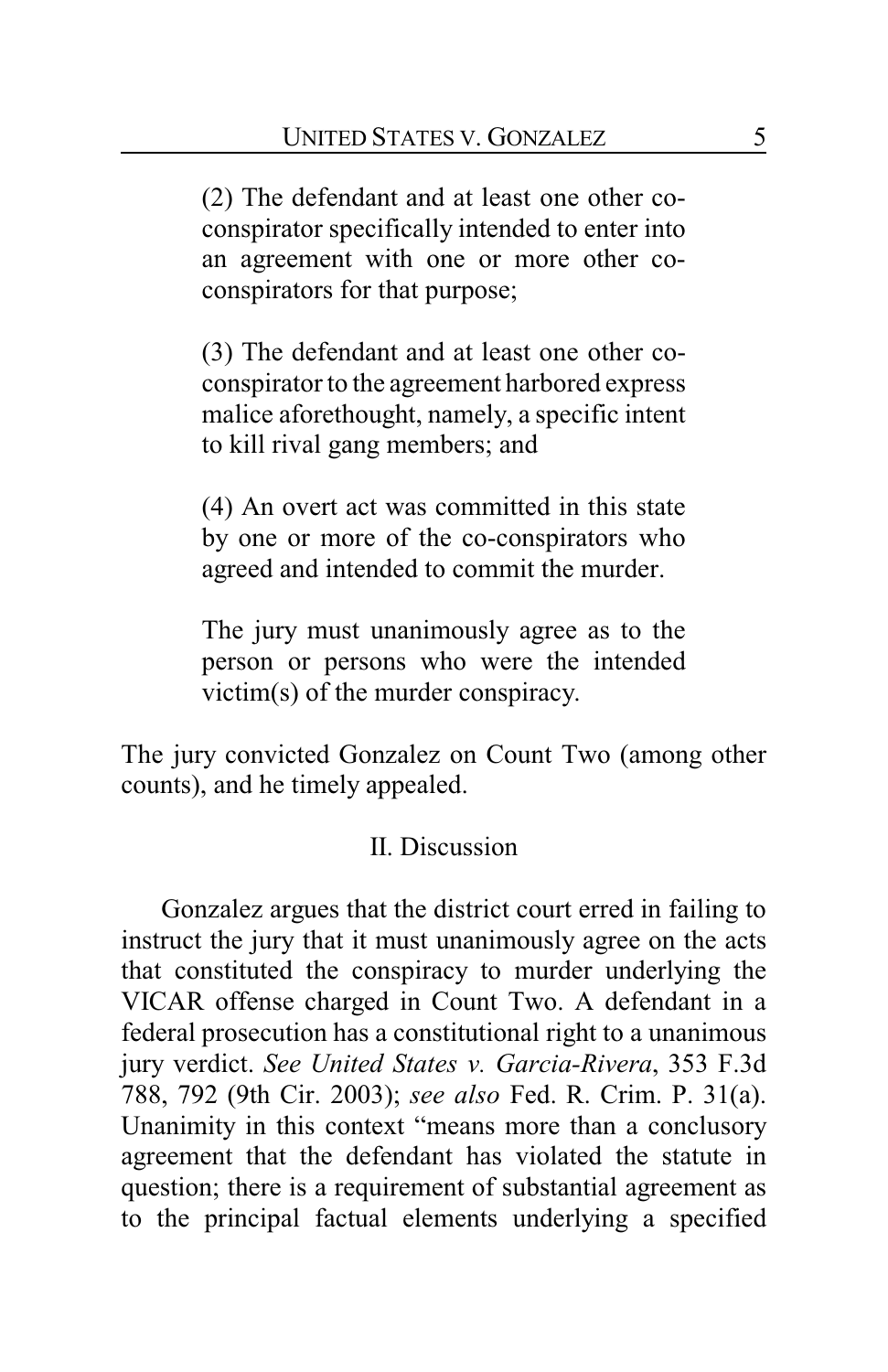offense." *United States v. Ferris*, 719 F.2d 1405, 1407 (9th Cir. 1983); *see also Richardson v. United States*, 526 U.S. 813, 817 (1999) ("[A] jury in a federal criminal case cannot convict unless it unanimously finds that the Government has proved each element."). However, "'there is no general requirement that the jury reach agreement on the preliminary factual issues which underlie the verdict,' since 'different jurors may be persuaded by different pieces of evidence, even when they agree upon the bottom line.'" *United States v. Ruiz*, 710 F.3d 1077, 1081 (9th Cir. 2013) (quoting *Schad v. Arizona*, 501 U.S. 624, 632, 631–32 (1991) (plurality opinion)); *see also Richardson*, 526 U.S. at 817 ("[A] federal jury need not always decide unanimously which of several possible sets of underlying brute facts make up a particular  $element \ldots$ ").

In the typical case, a district court's general unanimity instruction to the jury adequately protects a defendant's right to a unanimous jury verdict. *United States v. Chen Chiang Liu*, 631 F.3d 993, 1000 (9th Cir. 2011). However, a general unanimity instruction alone is insufficient "if it appears 'that there is a genuine possibility of jury confusion or that a conviction may occur as the result of different jurors concluding that the defendant committed different acts.'" *Id.* (quoting *United States v. Echeverry*, 719 F.2d 974, 975 (9th Cir. 1983)). In such circumstances, a specific unanimity instruction is required. *Ruiz*, 710 F.3d at 1081. In this case, we assume, without deciding, that a specific unanimity instruction was required for Count Two because the breadth of the indictment, in conjunction with the nature of the evidence, raised the specter of different jurors concluding that Gonzalez participated in different conspiracies to murder different rival gang members. *See United States v. Payseno*,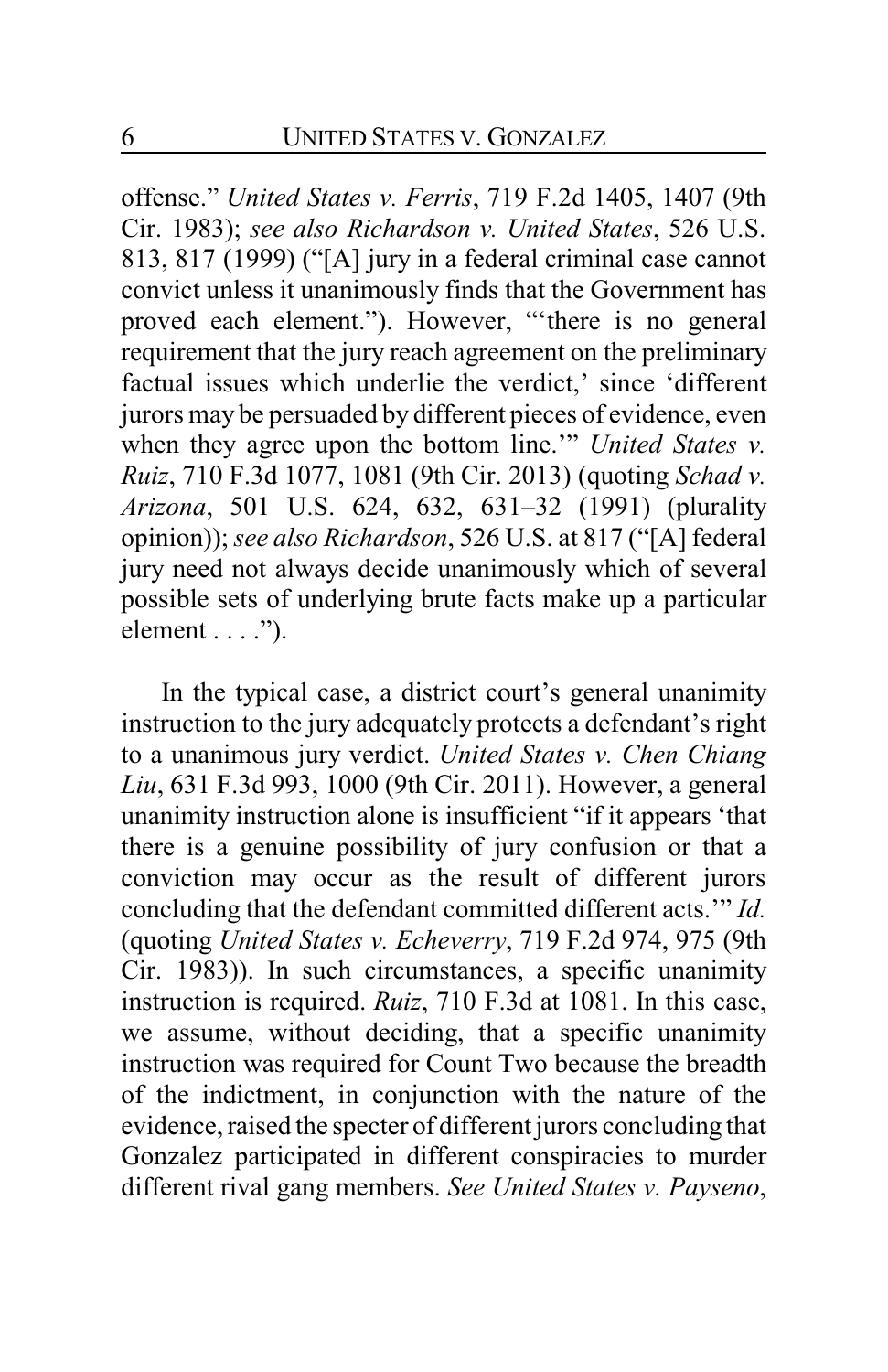782 F.2d 832, 835–37 (9th Cir. 1986); *Echeverry*, 719 F.2d at 975.

We review the district court's formulation of the jury instructions, including the additional unanimity instruction, for abuse of discretion. *See United States v. Garcia*, 768 F.3d 822, 827 (9th Cir. 2014); *cf. United States v. Kim*, 196 F.3d 1079, 1082 (9th Cir. 1999) ("[T]his court reviews [a] district court's refusal to give a special unanimity instruction for abuse of discretion."). Although the district court did not give the instruction proposed by Gonzalez, "'[a] defendant is not entitled to any particular form of instruction,' and the district court may in its discretion issue jury instructions in the words of its choosing." *United States v. Padilla*, 639 F.3d 892, 896 (9th Cir. 2011) (alteration in original) (quoting *United States v. Lopez-Alvarez*, 970 F.2d 583, 597 (9th Cir. 1992)). Moreover, we do not assess the challenged instruction "in artificial isolation," *United States v. Dixon*, 201 F.3d 1223, 1230 (9th Cir. 2000), but instead consider the instructions "as a whole and in context." *United States v. Woods*, 335 F.3d 993, 997 (9th Cir. 2003).

We discern no abuse of discretion in this case. The effect of the district court's additional unanimity instruction was to ensure juror unanimity on all of the elements of the violent crime underlying Count Two—conspiracy to murder rival gang members—and to prevent different jurors from finding Gonzalez guilty based on different conspiracies to murder different gang members. The jurors were instructed to unanimously agree on "the person or persons who were the intended victim(s) of the murder conspiracy" in order to find that the elements of the crime of conspiracy to murder rival gang members had been satisfied. Thus, the jurors needed to find: (1) an agreement to murder the person or persons who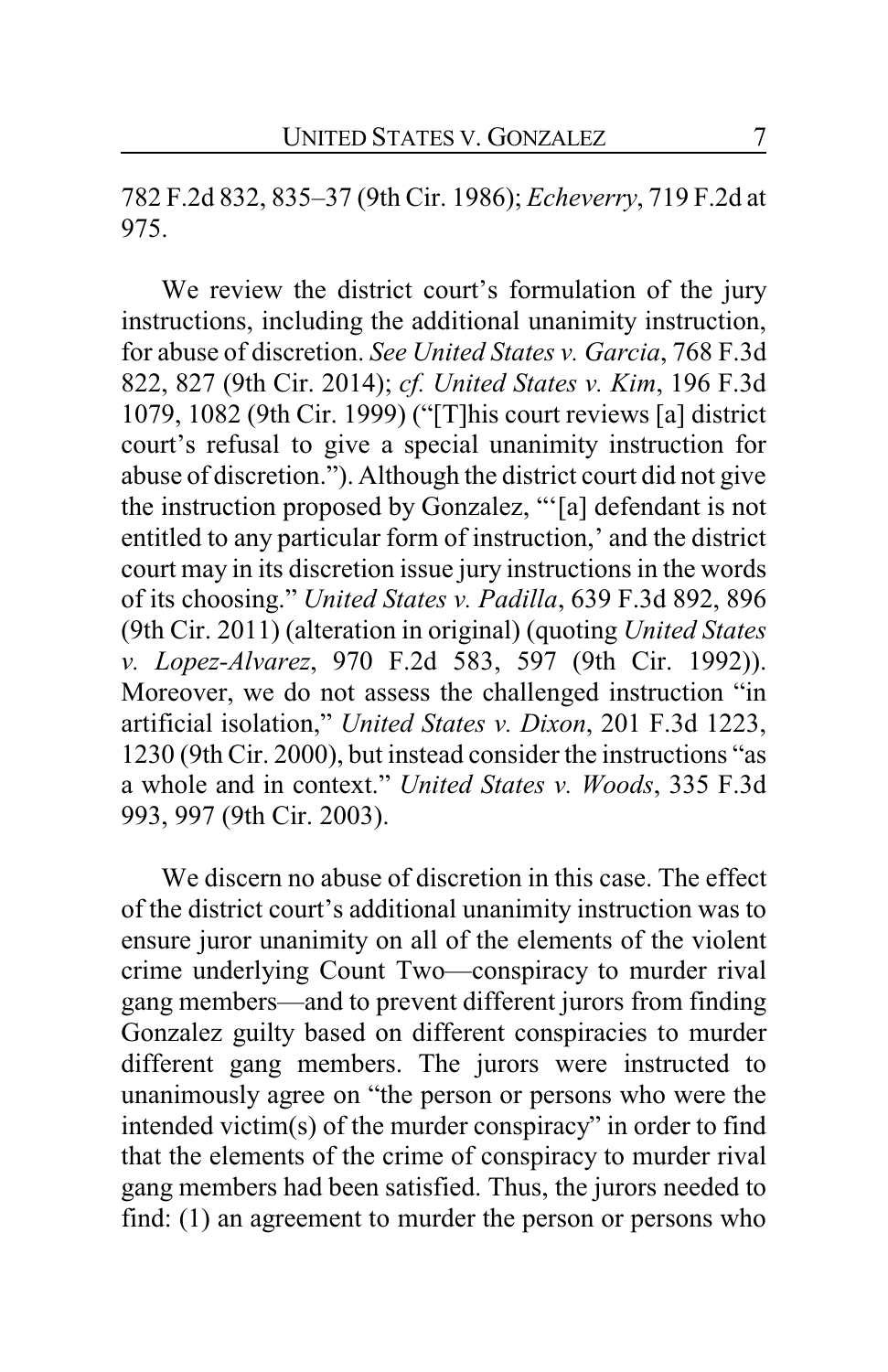they unanimously agreed were the intended victims of the murder conspiracy; (2) that Gonzalez had both the intent to agree to murder and the intent to kill these same persons; and (3) an overt act committed by a conspirator who had agreed and intended to commit the murder of these agreed-upon intended victims. Therefore, even if the Government's evidence on Count Two created a danger that different jurors would conclude that Gonzalez conspired to murder different rival gang members, the additional unanimity instruction, by requiring the jurors to unanimously agree on the person or persons who were the intended victims of the murder conspiracy, led the jurors to reach unanimity "as to the principal factual elements underlying" the agreed-upon murder conspiracy. *Ferris*, 719 F.2d at 1407.

To be sure, because the instruction for the overt-act element requires the jury to find merely "[a]n overt act" committed by a person who has agreed and intended to commit a particular murder, it is possible that, although the jury unanimously agreed that an overt act was taken with respect to the unanimously agreed-upon murder conspiracy, different jurors may have concluded that different particular overt acts satisfied this element. Even if this occurred, however, Gonzalez's right to a unanimous jury verdict was not violated because, so long as the jurors unanimously agreed that the overt-act element was satisfied, it was not necessary for them to agree on which overt act satisfied this element.

In *Chen Chiang Liu*, 631 F.3d at 1000 n.7, we stated, in dicta, that, notwithstanding the comments to Ninth Circuit Model Jury Instruction 8.20, "[i]t is not clear that a district court must instruct a jury that it must make a unanimous finding of which overt act was committed in furtherance of a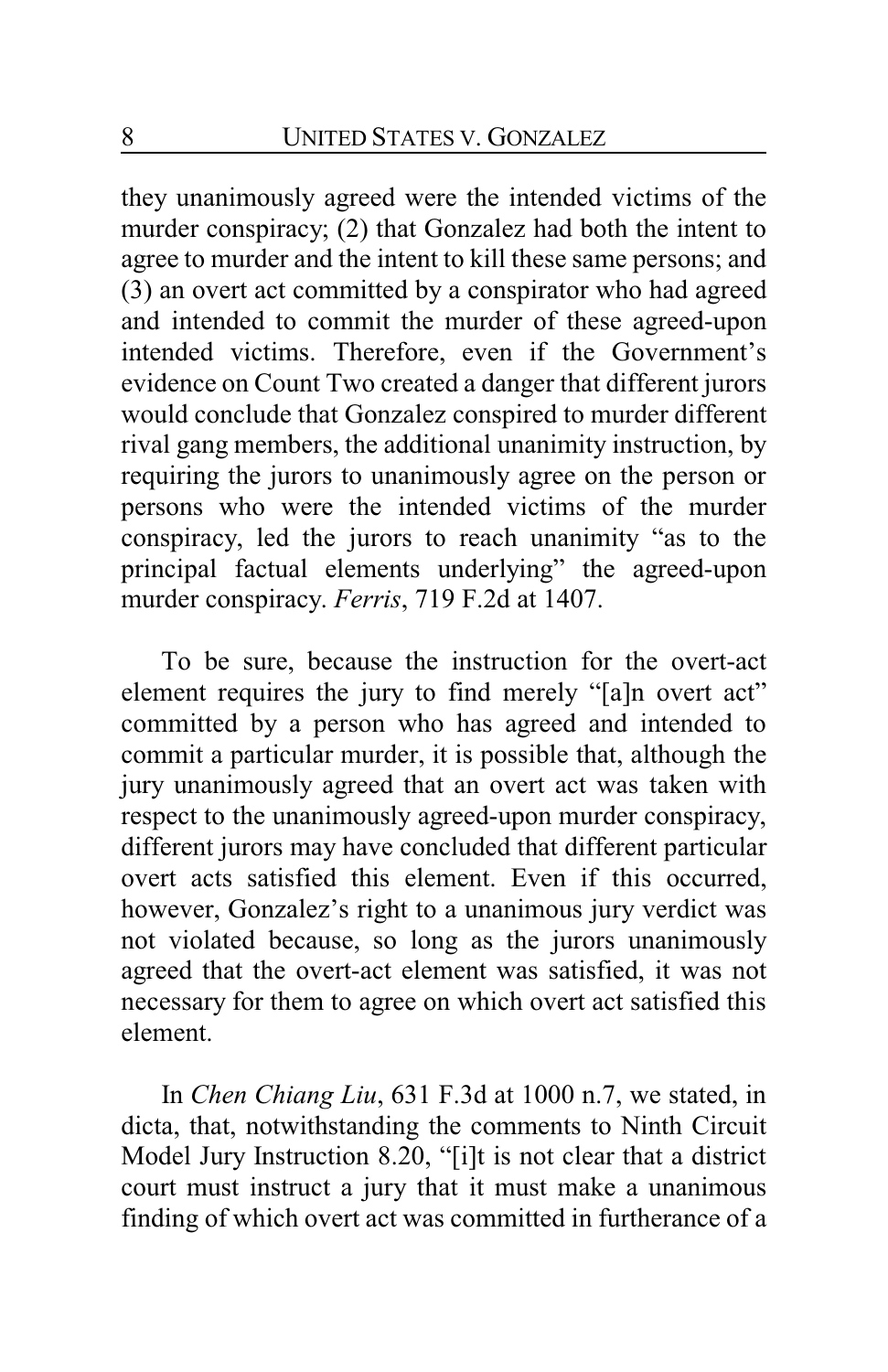conspiracy." In making this observation, we relied on *Schad*, in which a plurality of the Supreme Court "suggested that a jury need not specifically agree on which overt act was committed." *Id.* at 1001 n.7. Although we have not definitively resolved the issue of whether jurors must unanimously agree on a particular overt act, the Second, Fifth, and Seventh Circuits have considered the issue and concluded that such unanimity is not required. *See United States v. Kozeny*, 667 F.3d 122, 131–32 (2d Cir. 2011); *United States v. Griggs*, 569 F.3d 341, 343–44 (7th Cir. 2009); *United States v. Sutherland*, 656 F.2d 1181, 1202 (5th Cir. 1981).

We reached a similar conclusion in a somewhat analogous context in *United States v. Hofus*, 598 F.3d 1171, 1175–77 & nn.2–3 (9th Cir. 2010). In that case, the district court failed to instruct the jurors to unanimously agree on which specific act or actions of the defendant constituted the substantial step of the charged attempt offense. *Id.* at 1175. After examining *Richardson* and *Schad*, we determined that the district court did not err because, "even if different jurors found that different actions constituted [the defendant's] substantial step, the differences . . . are differences only of means." *Id.* at 1177. The district court's instructions ensured that the jurors reached the requisite level of unanimity for the substantialstep element: unanimous agreement that the element has been satisfied. *Id.* at 1176. In this case, even if different jurors found that different overt acts satisfied the overt-act element, no unanimity problem would arise because the differences of opinion on a particular overt act, like the differences of opinion in *Hofus*, are ones only of means, and the jurors reached unanimous agreement that the overt-act element was satisfied for the unanimously agreed-upon murder conspiracy.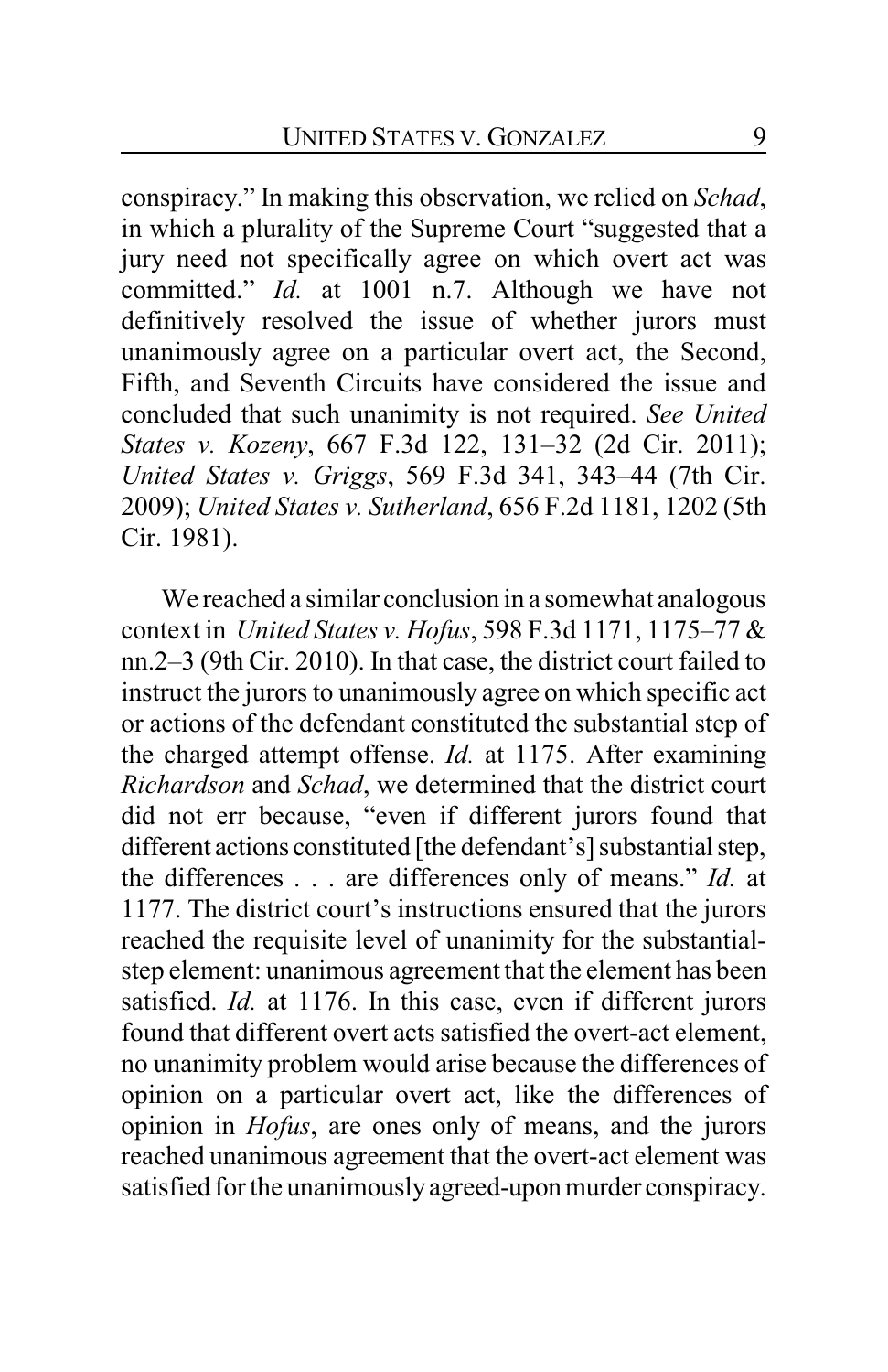We now join our sister circuits and hold that, so long as jurors in a federal criminal trial unanimously agree that the Government has proven each element of a conspiracy, *see Richardson*, 526 U.S. at 817, they need not unanimously agree on the particular overt act that was committed in furtherance of the agreed-upon conspiracy. Therefore, even though the additional unanimity instruction in this case did not require unanimous agreement on a particular overt act, Gonzalez's right to a unanimous jury verdict was not violated.

One final aspect of this case convinces us that the district court's additional unanimity instruction adequately protected Gonzalez's right to a unanimous verdict: the nature of the evidence. Although not identifying the potential intended victims by name (with the exception of a rival gang member known as Speedy), the vast majority of the evidence on Count Two provided the jury with discrete groups of potential intended victims on which it could unanimously agree: a BMS gang member called Speedy; the BMS members on 47th Street on May 9, 2010; the rival gang members in Latham Park on April 8, 2010; the Pueblo Bishops gang members who shot an individual called Sharp on March 30, 2010; the BMS members who shot at an individual called Spencer on April 25, 2010; the AFC members who fought two 38th Street Gang members in 38th Street Gang territory on March 25, 2010; the potential gang members working near a 38th Street Gang member's house on March 25, 2010; and the Florencia gang members coming through 38th Street Gang territory on March 8, 2010.**<sup>1</sup>** The jurors needed to select

**<sup>1</sup>** To be sure, the evidence with respect to a particular individual or group may not have been sufficient to support a finding of guilt on a conspiracy to murder that individual or group. However, this potential discrepancy